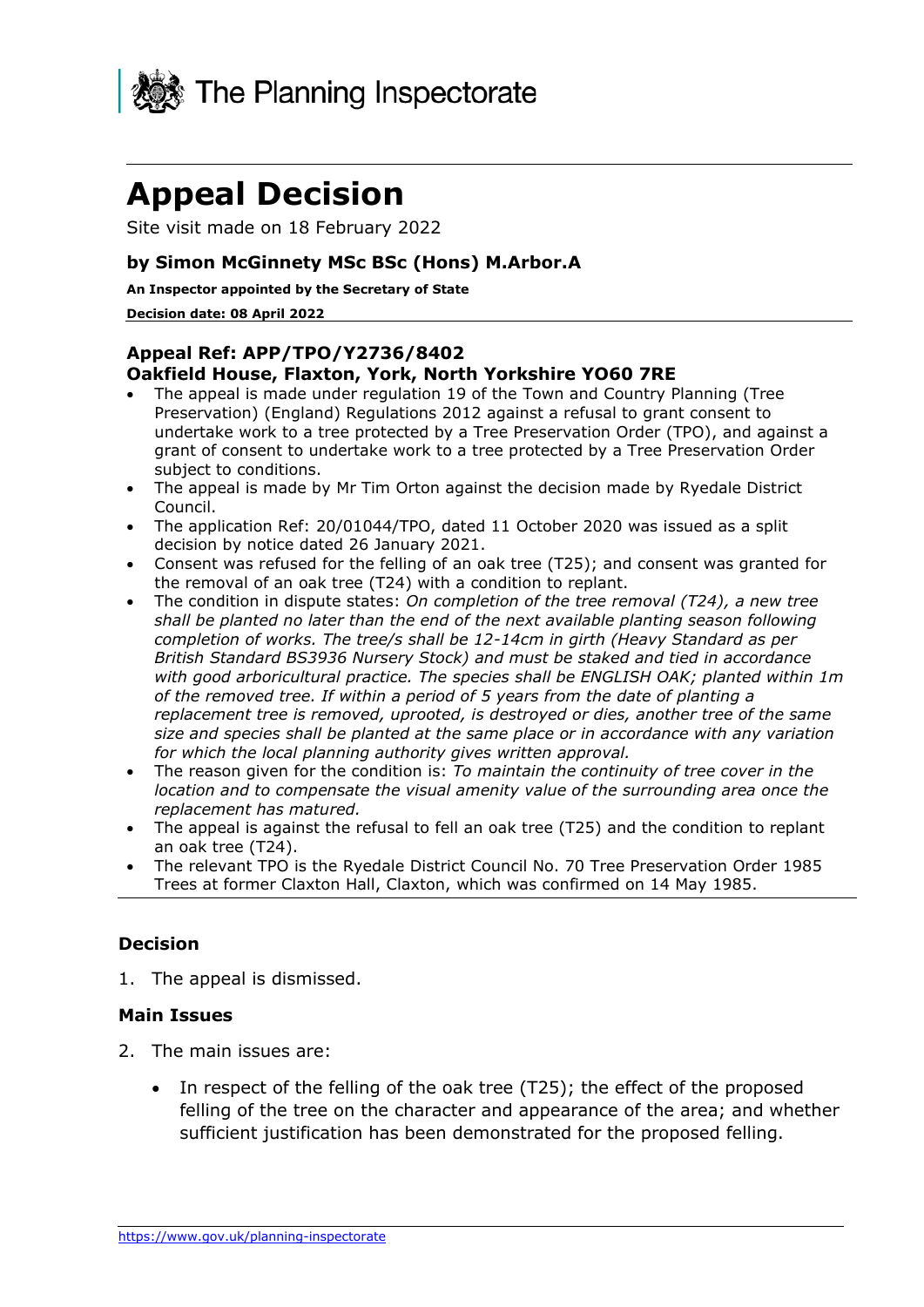• In respect of the appeal against the condition; whether the condition requiring a replacement tree is both reasonable and necessary having regard to the effect on the character and appearance of the area.

# **Reasons**

## *Character and appearance*

- 3. Oakfield House is a large and detached property with expansive gardens to the south and the north. The house, on land of the former Claxton Hall, is accessed by a private road that services the adjacent property, Claxton Manor, and a gated access to an adjacent sporting goods shop.
- 4. The house is set within mature grounds, and the surrounding area is characterised by large and mature specimen trees, including a group of oaks adjacent to the driveway. Furthermore, there are young trees in land to the west of the property, a conifer plantation set to the far north and a conifer hedge along the eastern boundary. The mix of species and the age of the specimen planting gives the area a mature and verdant appearance, and as a group, the trees within the grounds make a significant contribution to the landscape and character and appearance of the area.
- 5. While the house is set back from the public road and is accessed via a private drive, there is a sporting goods shop to the east of the appeal house. At the time of the site visit, it appeared that the sporting goods shop was open to the public and there were numerous cars within the car park indicating relatively high usage.
- 6. T25 is a youthfully mature oak tree set in a raised lawned area to the south of Oakfield House and adjacent to the driveway into the property. The tree has a good, attractive form, however, with its present age and size and the presence of other vegetation, including the conifer hedge to the east, it is not clearly visible from any public highways or public footpath.
- 7. It is marginally visible from the adjacent properties, including Claxton Manor and Grange Farm Cottages, where it makes some contribution to the visual amenity. Moreover, while it is not visible at present from the adjacent sporting goods shop, I anticipate that as the tree grows, it is likely to become so.
- 8. Similarly, T24, an oak tree that has already been removed, would from the evidence available have had a limited effect on the landscape from areas of public highway and public footpath. Based on images provided with the application and the girth of the remaining stump, it is likely that the tree had a similar effect upon the character and appearance as T25. Furthermore, it would have been clearly visible from the sporting goods shop to the east.
- 9. T25 and the replacement tree for T24 are unlikely to make a significant visual impact from areas of public highway or footpath, and as individual trees, their impact on the wider landscape is minimal to moderate. However, the removal of T25 and the failure to replant T24 would give rise to some localised harm to the character and appearance of the area, particularly with consideration to the historical context of the site and the composition of the mature sylvan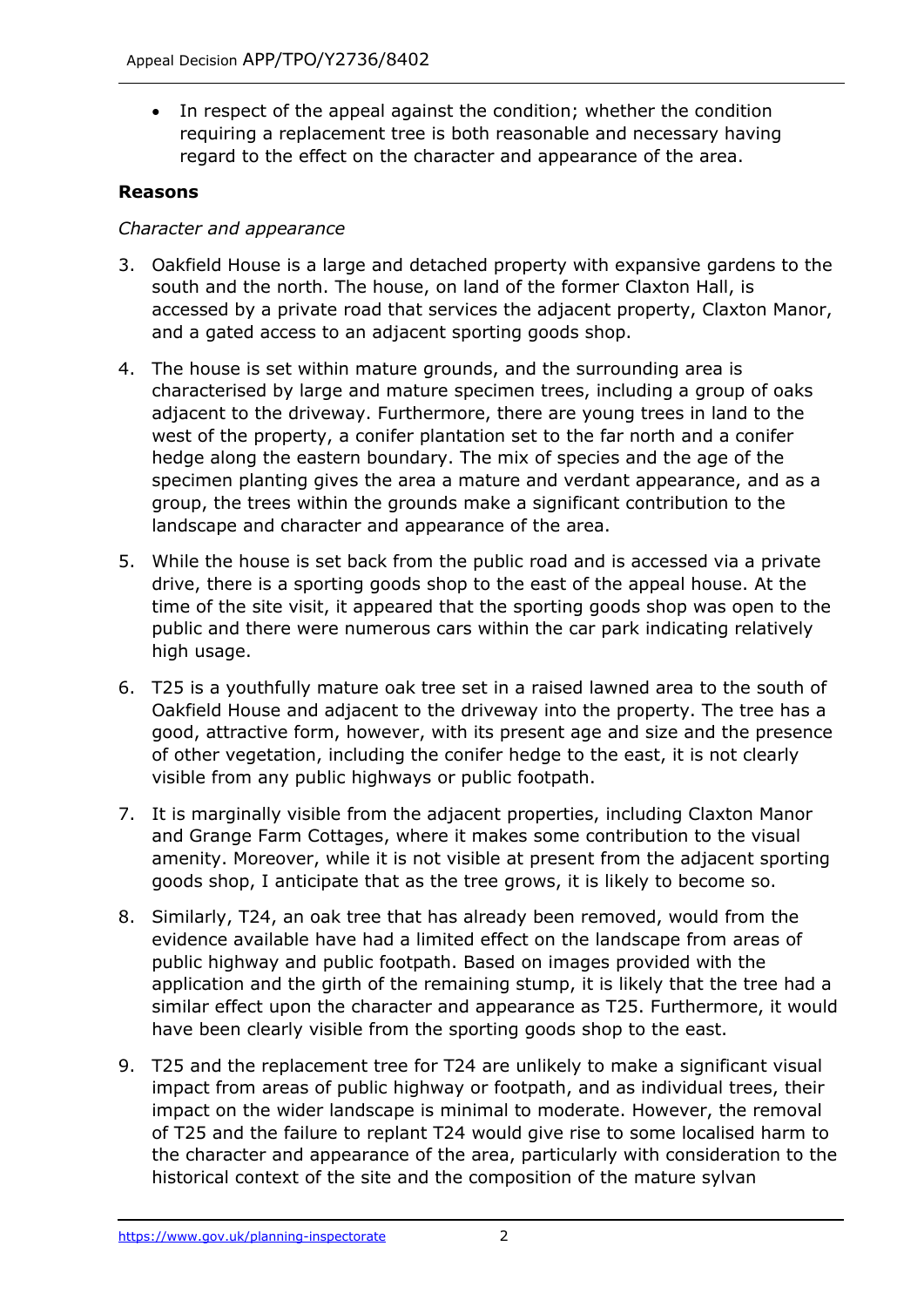landscape of the immediate area. As such there should be adequate reasoning and justification for the felling and for not replacing T24. It is to those reasons to which I now turn.

## *Justification*

- 10. The condition of T25 is good and there is no tree report in front of me to suggest otherwise. The concern that the tree will become a danger due to its position and species type is unfounded, and I only afford this minimal weight. Similarly, with the proposed replacement for T24, I do not consider that there are any arboricultural reasons to assume that an oak tree would be predisposed to branch failure and as such, this also carries minimal weight.
- 11. The visibility of the trees to the public and the effect of their removal on the character and appearance of the area is primarily where this appeal has been determined and this issue is afforded significant weight.
- 12. Whilst neither tree is obviously visible as an individual specimen, T25 is visible to the adjacent properties at Claxton Manor and Grange Farm Cottages. Furthermore, it is probable that it will become more visible as it matures. Moreover, the replacement for T24 would be clearly visible from the adjacent sport shop. As it develops, it would also become visible from the properties at Claxton Manor and Grange Farm Cottages. Resultingly, while I accept that the trees are unlikely to be clearly visible from public highways and footpaths, they do provide a reasonable degree of public benefit.
- 13. I do not consider that the condition to provide a 12-14cm standard oak as a replacement for T24 is an onerous requirement and I accept the Council's reasoning for the condition. A replacement oak will, in time, prevent some erosion of the tree group and secure the continuity of the tree cover and the verdant character of the area. I do not consider that the stipulation for the replacement tree to be within 1m of the removed tree is necessarily of great importance, but neither is it sufficient to allow the appeal. Furthermore, replanting with yew or holly as suggested would not provide the same level of effect in terms of growth rates or stature.
- 14. In summary, both T25 and the proposed replacement for T24 will contribute to the character and appearance of the area as they grow. Moreover, given the age of the trees and potential longevity of the species, it is likely that this will increase in future years.
- 15. With any appeal of this kind a balancing exercise needs to be undertaken. The essential need for the works applied for must be weighed against the resultant harm to the amenity of the area. In this case, the proposed felling of the T25 and failure to replant T24 would result in harm to the character and appearance of the area, and in my judgement, insufficient justification has been demonstrated to support the felling or varying the condition.
- 16. For the reasons set out above and having regard to all other matters, I conclude that the appeal should be dismissed.